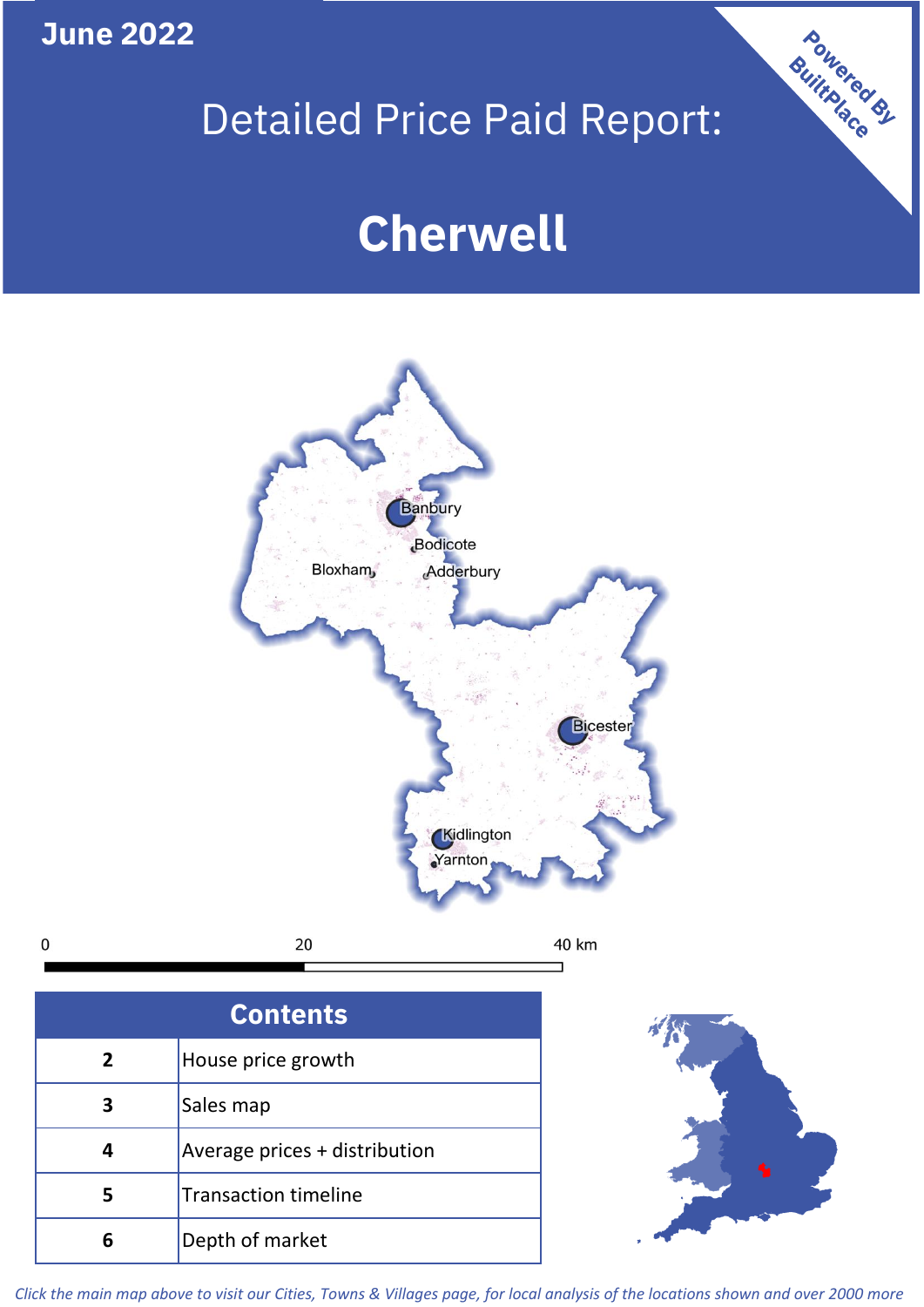## **Headline Data**

|                     | <b>Current level</b> | 3 month  | <b>Annual</b> | '5 year | 10 year |
|---------------------|----------------------|----------|---------------|---------|---------|
| <b>House prices</b> | £353,413             | 5.4%     | 15.7%         | 25.5%   | 66.0%   |
| <b>Transactions</b> | 2,625                | $-11.4%$ | 22.5%         | $-7.9%$ | 41.4%   |

## **House Price Growth (April 2022 data)**

#### *Annual Change in House Prices*



House prices in Cherwell grew by 15.7% in the 12 months to April 2022 (based on 3-month smoothed data). By comparison national house prices grew by 10.7% and prices in the South East grew by 11.5% over the same period.

Cherwell house prices are now 56.8% above their previous peak in 2007, compared to +60.7% for the South East and +52.9% across England.



#### *Year-To-Date Change in House Prices, December to April*

Local prices have grown by 6.9% in 2022 so far, compared to growth of 4.0% over the same period last year.

### *Source: OS OpenData; UK House Price Index (Contains HM Land Registry data © Crown copyright)*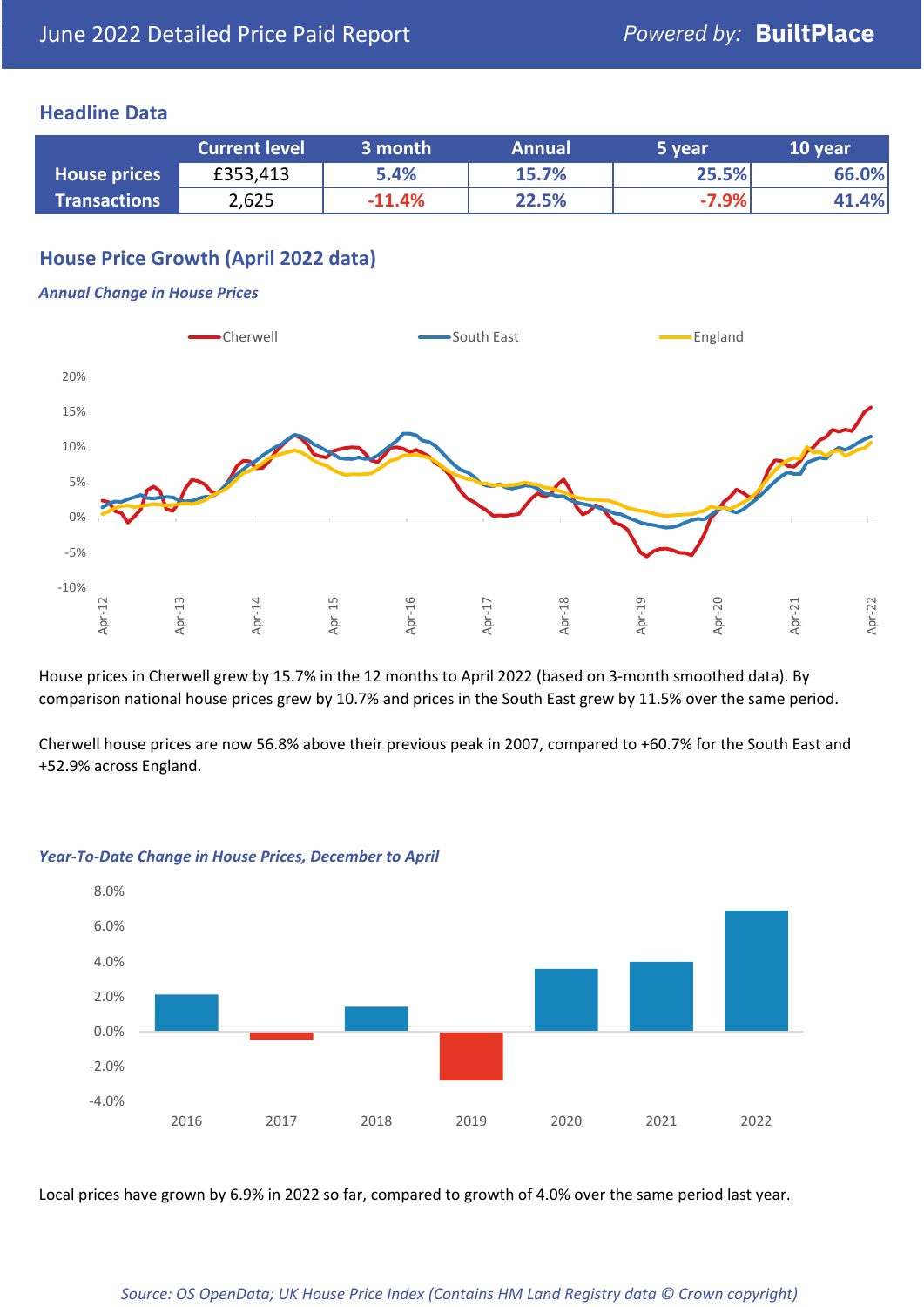# **House Price Map**

*12 months to April 2022*



*Each point is one postcode, coloured by the average value relative to all sales in this local authority (price bands are LA-specific quintiles).*

# **Map Key**

| Min      | <b>Max</b> |                            |
|----------|------------|----------------------------|
| Up to    | £229,000   | 1st quintile / lowest 20%  |
| £229,000 | £285,000   | 2nd quintile               |
| £285,000 | £353,000   | 3rd quintile               |
| £353,000 | £460,000   | 4th quintile               |
| £460,000 | and over   | 5th quintile / highest 20% |

*Source: OS OpenData; UK House Price Index (Contains HM Land Registry data © Crown copyright)*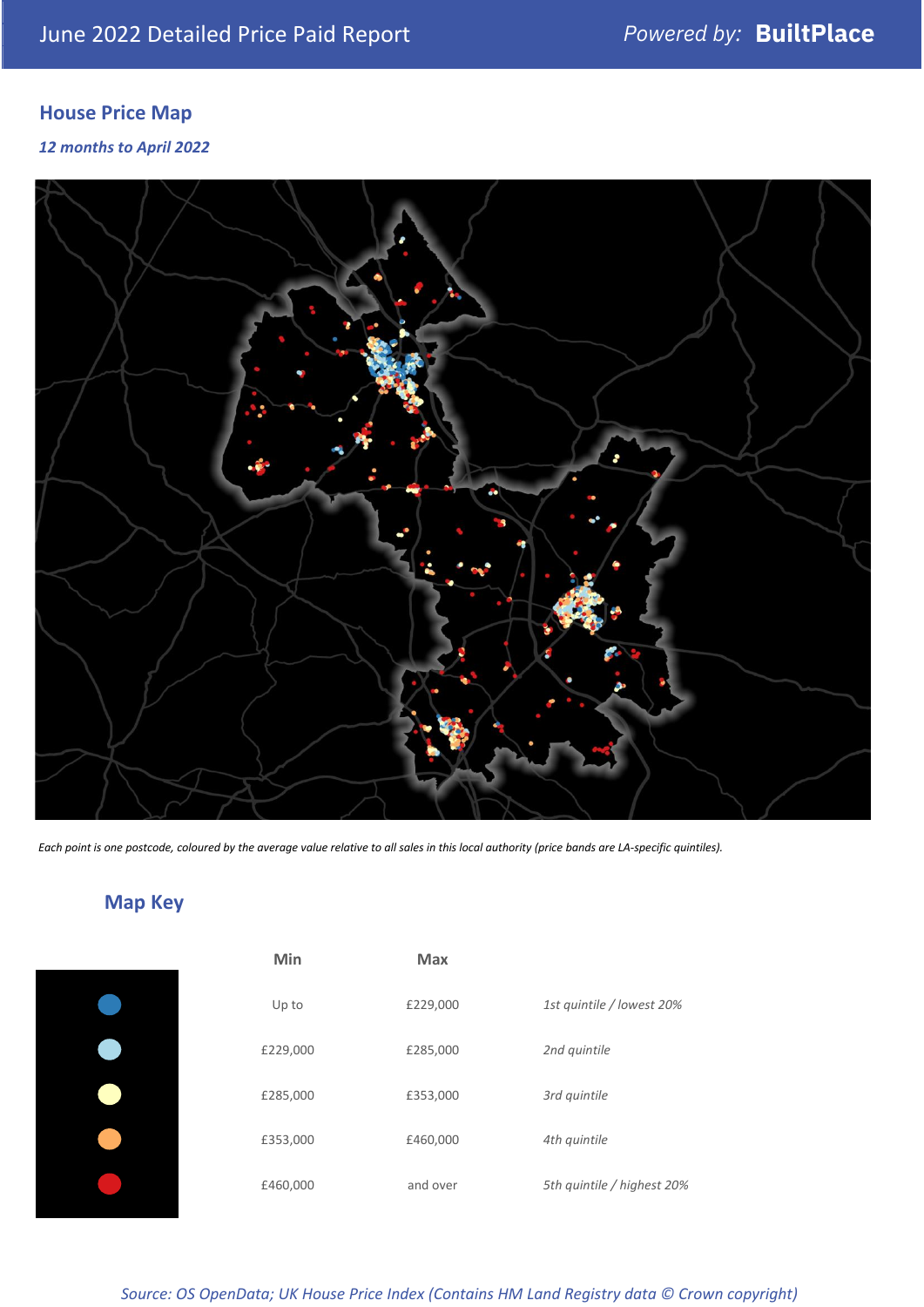## **Average House Price by Property Type**

### *12 months to April 2022*



|                 | <b>New</b> | <b>Second hand</b> |  |  |
|-----------------|------------|--------------------|--|--|
| <b>Flat</b>     | £246,883   | £169,248           |  |  |
| <b>Terraced</b> | £332,583   | £283,978           |  |  |
| Semi-detached   | £335,680   | £332,894           |  |  |
| <b>Detached</b> | £420,433   | £567,166           |  |  |

## **House Price Distribution by Year**

*All properties, by price band and calendar year (2020 = year to date)*

|                    | 1997 | 2002 | 2007 | 2012 | 2017 | 2019 | 2020 |
|--------------------|------|------|------|------|------|------|------|
| <b>Under £100k</b> | 79%  | 20%  | 2%   | 2%   | 1%   | 1%   | 0%   |
| £100-200k          | 18%  | 59%  | 50%  | 43%  | 14%  | 11%  | 11%  |
| E200-300k          | 2%   | 15%  | 31%  | 34%  | 37%  | 32%  | 33%  |
| £300-400k          | 0%   | 4%   | 9%   | 11%  | 28%  | 27%  | 26%  |
| £400-500k          | 0%   | 1%   | 5%   | 5%   | 11%  | 13%  | 14%  |
| <b>£500k-1m</b>    | 0%   | 1%   | 3%   | 4%   | 9%   | 14%  | 13%  |
| £1-2m              | 0%   | 0%   | 0%   | 0%   | 0%   | 1%   | 2%   |
| <b>Over £2m</b>    | 0%   | 0%   | 0%   | 0%   | 0%   | 0%   | 0%   |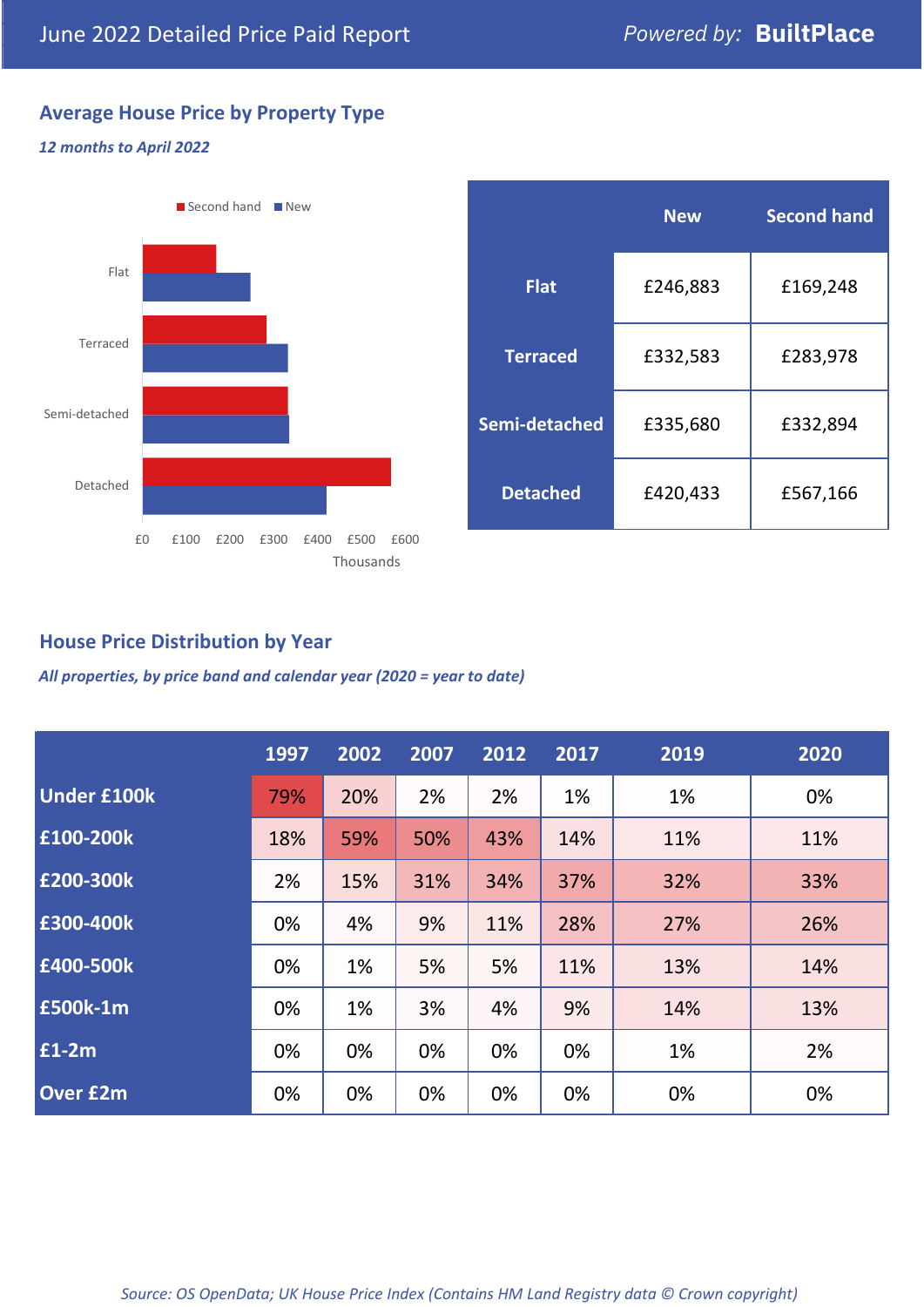## **Transactions (February 2022 data)**

*Annual Transactions, Indexed (2001-05 average = 100)*



There were 2,625 transactions in Cherwell during the 12 months to February 2022. This is 73% of the average from 2001- 05 and suggests activity is below pre-downturn levels.

Transactions in Cherwell have fallen by 8.7% since 2014, compared to changes of -9.9% for South East and -7.7% for England.



#### *Cash and New Build Sales as % of Total, by Year*

*Note: The data on this page EXCLUDES transactions identified as transfers under a power of sale/repossessions, buy-to-lets (where they can be identified by a mortgage), and transfers to non-private individuals - i.e. it comprises only Land Registry 'A' data.*